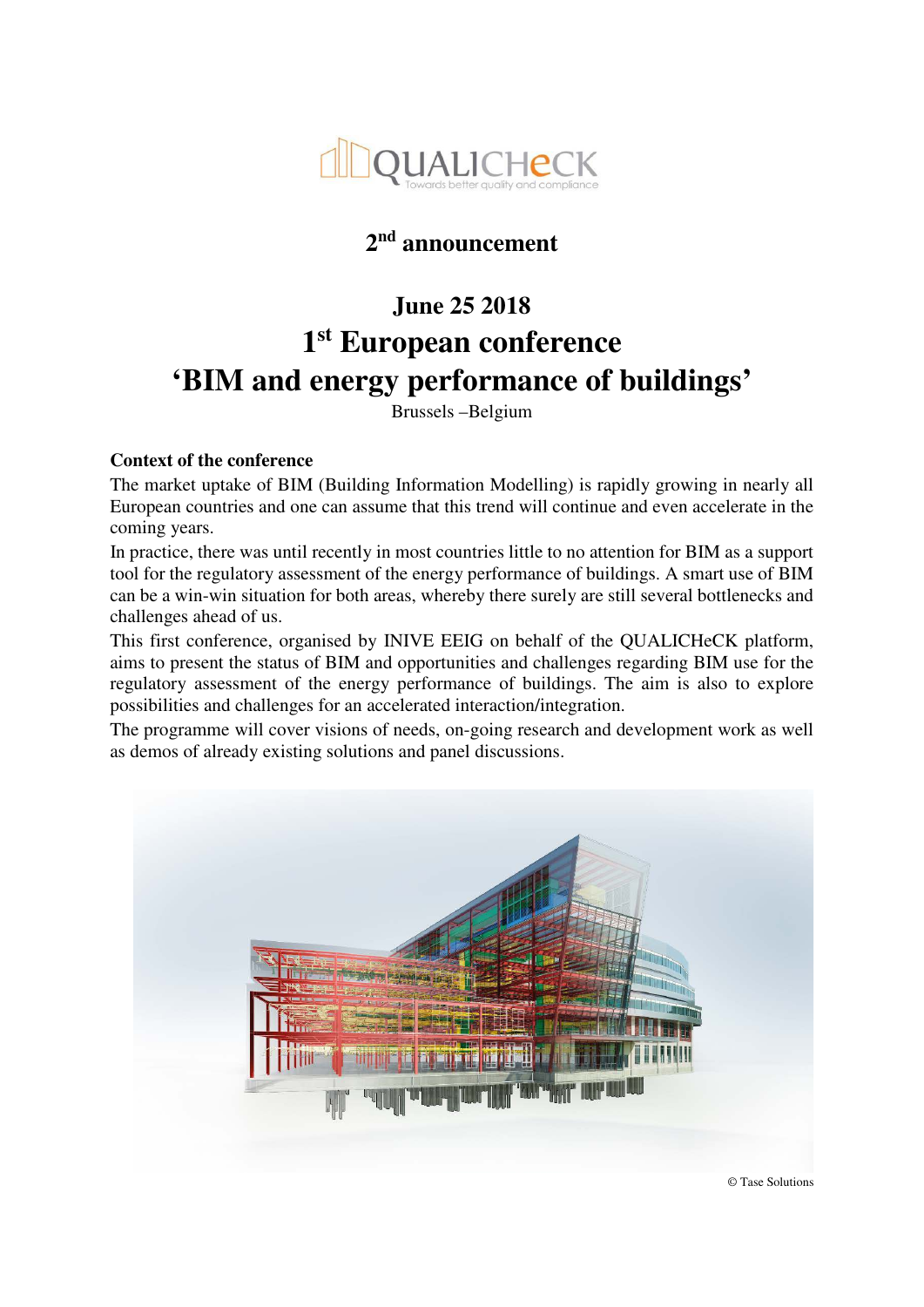# **Provisional programme**

#### 8:30 Welcome coffee

9:00 Session 1 - chairs: Amandine De Coster - Lacourt (EASME) and Peter Wouters (QUALICHeCK)

- Welcome and context of the conference Johan Willemen (past president FIEC and president BBRI)
- Interactive voting moderated by Prof. Arnold Janssens (UGent)
- Revision of the Energy Performance of Buildings Directive Sylvain Robert (DG ENER)
- History of BIM developments and expectations for the future prof. Stefaan Boeykens (KUL and D-Studio)
- BIM implementation in EU member states and other regions and expected developments Léon Van Berlo (TNO)
- Demonstration "BIM as working today" Thomas Vandenbergh (Besix and president BBRI technical committee 'ICT and BIM')

#### 10:30 Coffee break

#### 11:00 Session 2

- Commission initiatives for the modernisation of construction: digitalisation, BIM and energy performance of buildings – Lutz Köppen (DG GROW)
- Product and system modelling with BIM Prof. Pieter Pauwels (President LBD-W3C and UGent)
- Panel discussion "Construction 4.0 and BIM"
	- o DG GROW FIEC EBC and others
- Application of BIM to the assessment of the energy performance of buildings Peter Wouters (INIVE EEIG and QUALICHeCK platform)
- Demonstration "Focus on energy, environment, indoor climate modelling and simulation with BIM – Benjamin Gonzales (CYPE) and Patrick Corrales (CSTB)

#### 13:00 Lunch

14:00 Session 3 – chairs: Jens Laustsen (EPBD CA coordinator) and Philippe Moseley (EASME)

- Horizon 2020 support for BIM in energy efficient buildings Philippe Moseley (EASME)
- BIMplement BIM and energy efficiency skills
- BERTIM Using BIM for renovation with prefabrication
- Could we rethink the French building legislation in the context of BIM? Thomas Welsch (Directorate of Housing, Urbanism and Landscape)

#### 15:15 Coffee break

15:45 Session 4 – chairs: Gunnar Grün (Fraunhofer IBP) and Jean-Christophe Visier (CSTB)

- Standardisation challenges for the energy performance assessment in a BIM context Dick van Dijk (EPB-research)
- Demonstration "Use of BIM for design of installations, energy performance and comfort evaluation" – Nielst Vercaemst (Ingenium)
- Panel discussion about BIM and the energy performance of buildings assessment with representatives from government and stakeholders
	- o DG ENER BPIE CEN NVBV eu.bac EURIMA venticool
- Interactive voting part 2 moderated by Prof. Arnold Janssens (UGent)
- Conclusions Jean-Christophe Visier (CSTB)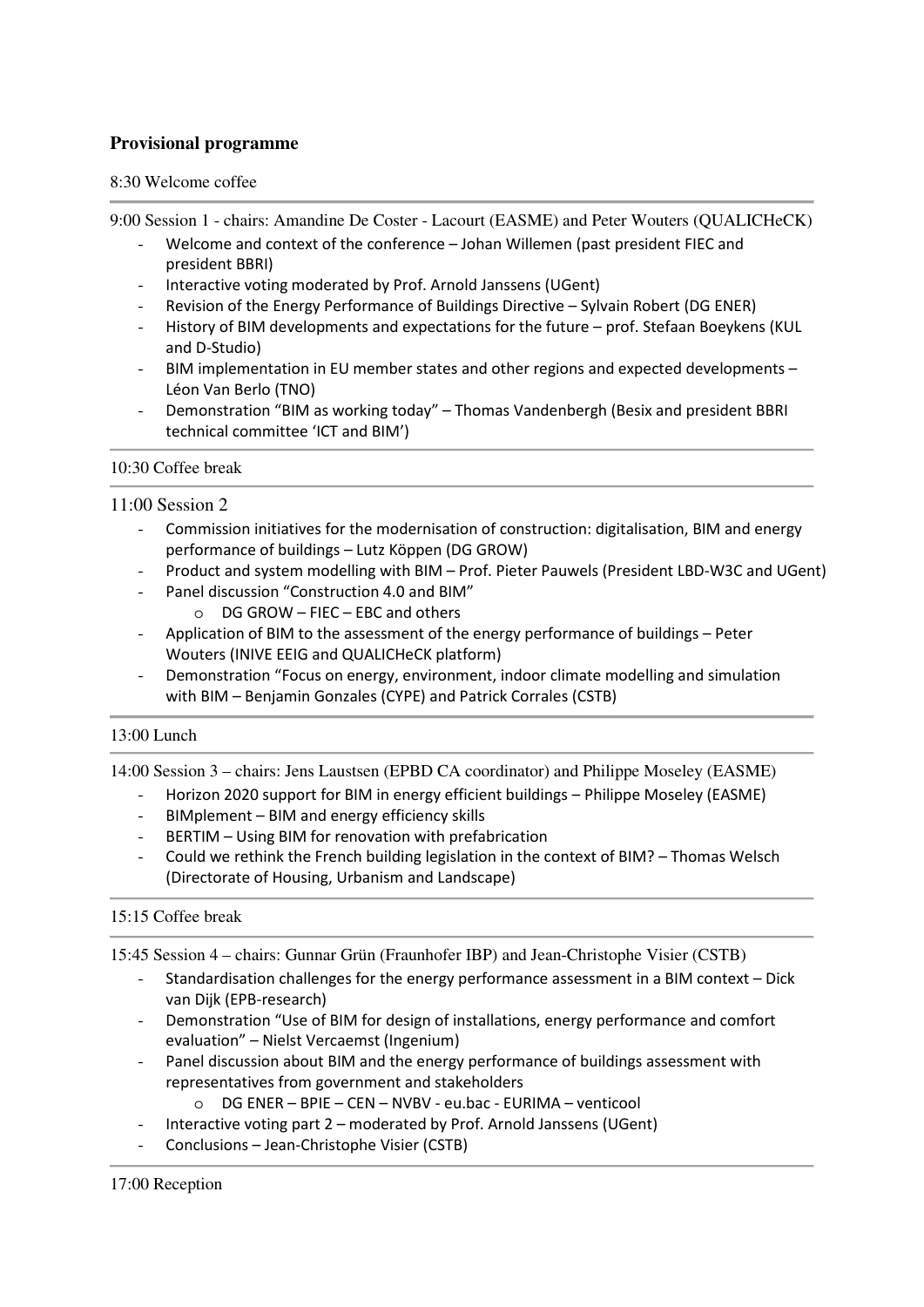# **Organisers**

This conference is organised by INIVE EEIG on behalf of the QUALICHeCK platform [\(www.qualicheck-platform.eu\)](http://www.qualicheck-platform.eu/). The members of INIVE EEIG are BBRI, CETIAT, CSTB, eERG, Fraunhofer IBP, NKUA, SINTEF, TMT US and TNO [\(www.inive.org\)](http://www.inive.org/).

# **Supporter and endorsement**

The conference receives support and endorsement from the following international organisations (preliminary list):

- BPIE [\(www.bpie.eu\)](http://www.bpie.eu/)
- ES-SO [\(www.esso.eu\)](http://www.esso.eu/)
- eu.bac [\(www.eubac.org\)](http://www.eubac.org/)
- EURIMA [\(www.eurima.eu\)](http://www.eurima.eu/)
- EuroACE [\(www.euroace.org\)](http://www.euroace.org/)
- REHVA [\(www.rehva.eu\)](http://www.rehva.eu/)
- TightVent platform [\(www.tightvent.eu\)](http://www.tightvent.eu/)
- venticool Platform [\(www.venticool.eu\)](http://www.venticool.eu/)







In addition, there is specific support at Belgian level from:

- The cluster BIM [\(www.bimportal.be\)](http://www.bimportal.be/)
- The Technical Committee 'BIM and ICT' of the Belgian Building Research Institute
- The Strategic Basic Research Project NEPBC, supported by the Research Foundation Flanders (FWO)
- The pre-normative research project CODEC supported by the Federal Public Services



We like also to thank the Flemish Energy Agency (VEA) for providing the conference facilities.